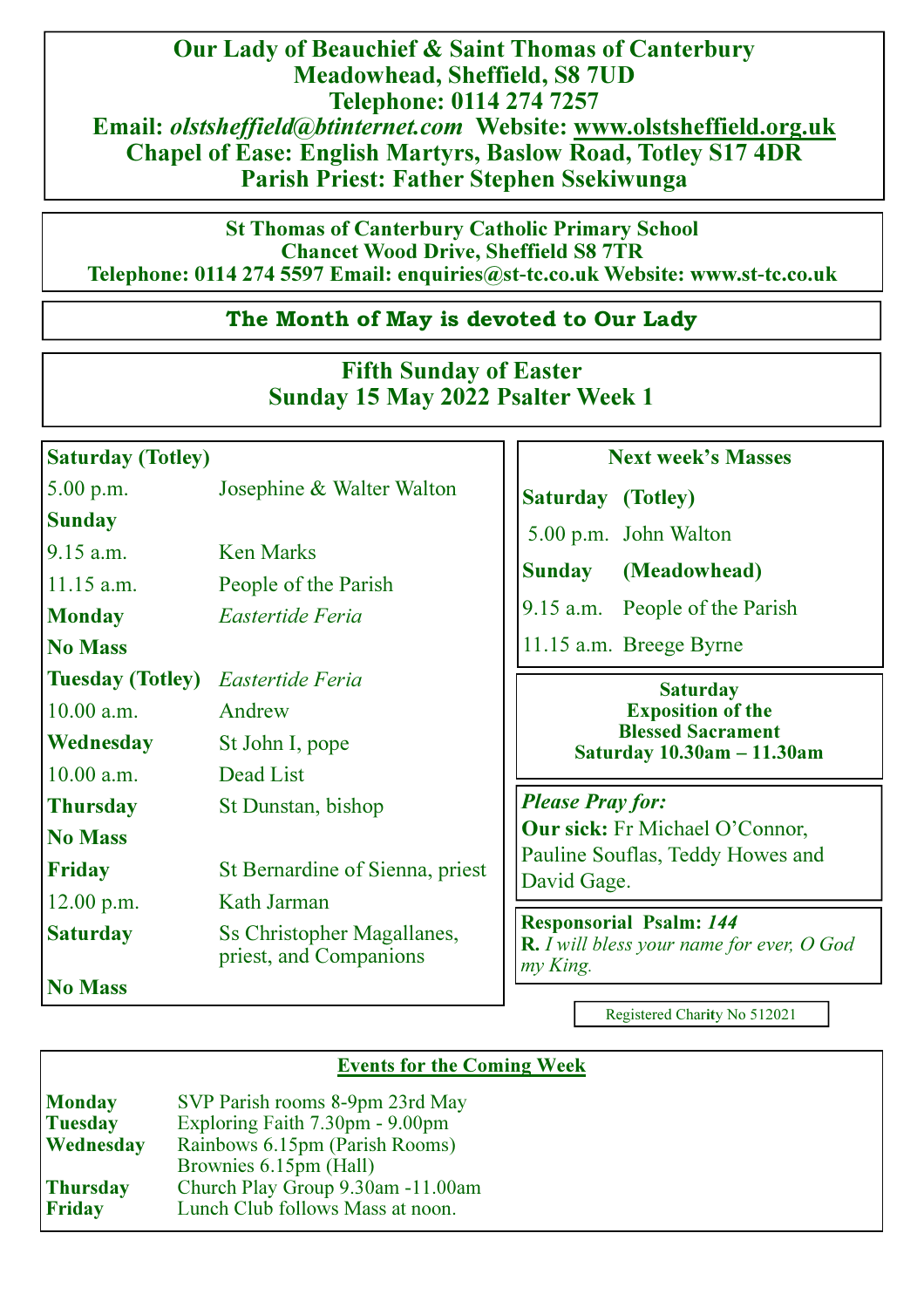TODAY there is a second collection for Caritas Hallam (see poster right): Every penny donated will be going to support the mental health of the people in our Diocese. Please be as generous as you can - thank you!

## COFFEE, CAKES AND CUTTINGS THIS COMING Saturday, 21 May

10am -12noon at English Martyrs. Do come and enjoy a coffee with friends and treat yourself in aid of Transport 17 and other Outreach partners.

Calling all Cake Bakers! If you have time we would be very grateful for donations of cakes and cookies for Coffee Cakes and Cuttings on 21 May. Donations can be brought on the day, or to Lunch Club on Friday 20th, and will be very much appreciated! Thank you.

If you need cakes or plants collecting, please ring Angela on 255 8978, preferably by Thursday.

As Outreach has lost some members over the last 2 years, help on the day would also be welcome. Many hands



make light work – and more fun! Thank you.

# caritas

diocese of hallam promoting care and social action

## **Parish Appeal** 15th May 2022

## **Mental Health Matters.**



**Caritas Hallam offers a professional Schools Service to support children's** mental health and well-being within their educational setting. They also provide professional counselling and 'cradle to grave' help and support to our communities. But not everyone can afford to pay.

By donating via your Church on the 14-15 May 2022, you can help someone in our Diocese to receive the professional mental health support they need.

Thank you.

## Day of Prayer for Victims and Survivors of Abuse

Tuesday 17 May 2022 marks the Day of Prayer for Victims and Survivors of Abuse. This is observed on the Tuesday of the Fifth Week of Easter in England and Wales.

The Isaiah Journey is a working group of the Bishops' Conference that has grown out of the need for a pastoral-spiritual response to the suffering of victims and survivors of abuse in the Church. Inspired by the writing of the prophet Isaiah, it has three strands: seeking truth; bringing hope; finding healing.

The Isaiah Journey has prepared a range of resources for prayer, action and reflection for use throughout the year which are launched on the day of prayer. For more information see the Catholic Bishop Conference website https://www.cbcew.org.uk/prayer-for-survivors-of-abuse-2022/

The Diocese of Hallam is also holding a Service of reflection on the day (Tuesday 17 May) at St Peter in Chains Church, Doncaster at 7.00pm. All are welcome and encouraged to attend this service.

SVP Collections: The SVP will resume their collections after Mass on the last Sunday of the month.

If you would like to receive the newsletter by email each week, please contact the office with your email your address.

Hallam Walsingham Diocesan Pilgrimage Saturday 23 July 2022 Coaches leave Pond Hill at 7.30 a.m. £18 adults, £12 students/children, Procession along the Holy Mile, Mass of Sunday. Contact Joseph Durham 07939 152558 joseph.durham52@gmail.com or Francesca Flynn, 0114 2686247 francesca@fmflynn.plus.com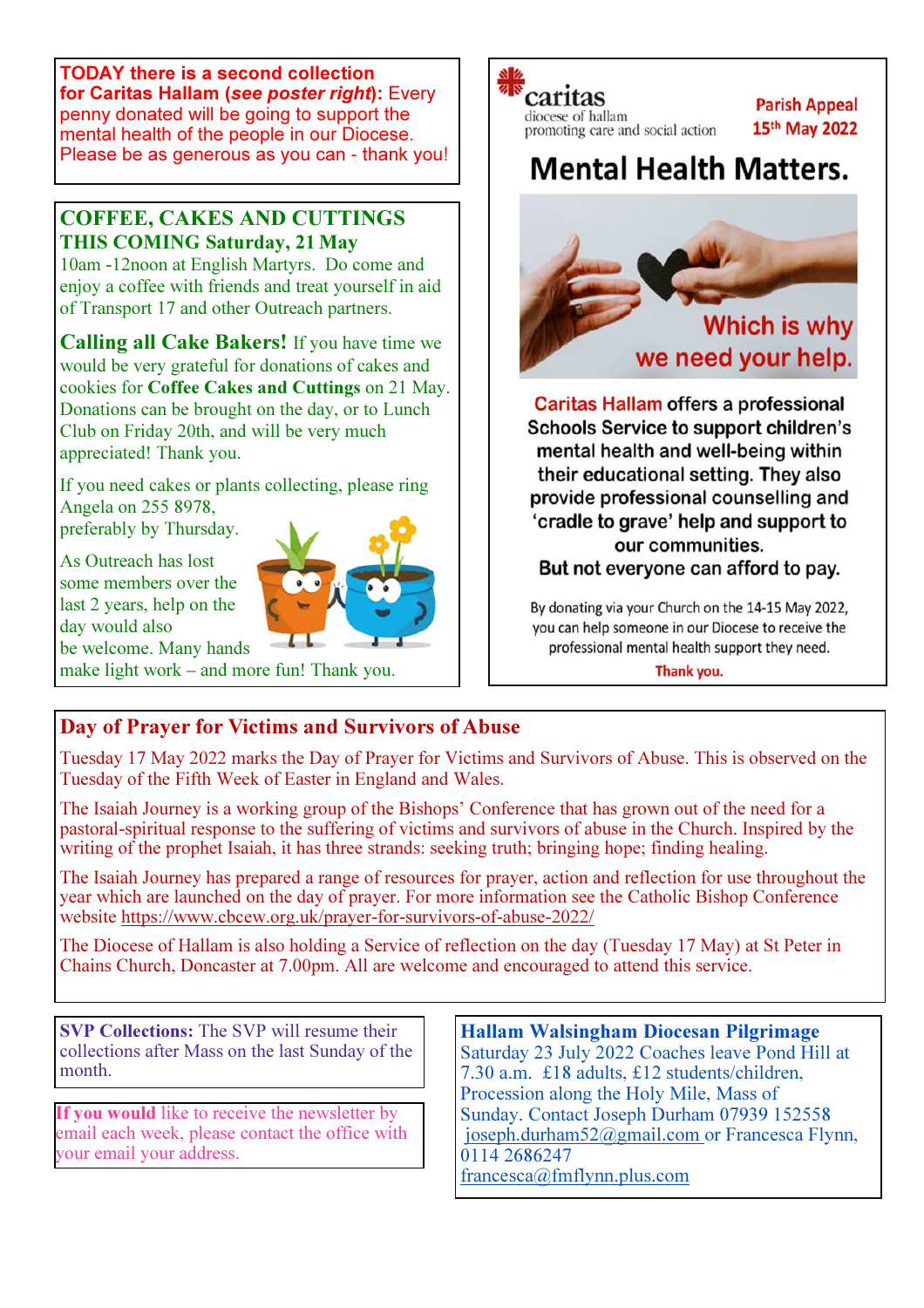## The Big Plastic Count. This coming week 16**-**22 May

Across the country, households, schools,

community groups and businesses will gather new evidence. How much plastic are we really having to throw away, and what happens to it? We'll show the government it's time to commit: reduce single plastic use by 50% by 2025 by switching to reusable options that work for everyone – and



ban sending our waste to other countries. Can we count on you to count your plastic as part of our Care for Creation? Details at

www.thebigplasticcount.com Thank you for counting.

### Vocations Weekend for young women Theme: Discernment and Vocation 27**-**29 May 2022 Location: Liverpool

The weekend is organised by the sisters, Faithful Companions of Jesus (FCJ).

There is nothing quite like religious life – it's an extraordinary adventure into a deep relationship with God.

If you are wondering if God is calling you to religious life and would like to find out more why not come along? You are welcome to stay for the weekend or just come along on Saturday for the day. There will be opportunity for prayer, reflection and input, chance to ask questions and to meet others who are also wondering where God is calling them.

#### For more information contact Sr Lynne fcJ at lynnefcj@hotmail.com or visit our website www.fcjsisters.org

Grace Foodbank **–** many thanks for your ongoing contributions. https:// gracefoodbanksheffield.org.uk/



## Padley Pilgrimage 2022 : Sunday 10 July



This year's Interdiocesan Pilgrimage in honour of the Padley Martyrs, Blessed Robert Ludlam and Blessed Nicholas Garlick is on Sunday 10 July.

The preacher will be Rt. Rev. John Arnold, Bishop of Salford.

Assemble 3pm at Grindleford Station for procession to the chapel. Mass commences at 3.30pm.

Pilgrims are welcome to arrive early and picnic in the grounds.

WELCOMERS NEEDED **-** As you can see from the weekly duty rotas in the newsletter, there are frequent gaps in the rota for Welcomers.

We have none for Totley, few at 11.15 and even fewer for 9.15 Masses. If you are able to arrive 15 -20 minutes before the start of Mass to give out hymn books and newsletters and welcome parishioners as they arrive for Mass *please*, *please* consider volunteering. The more who offer, the less frequently your turn comes around.

You will be added to the rota and you are always given the opportunity to say which dates you are unavailable. If you can help please let Liz Mason or Fr Stephen know . Thank you.

FLAME 2023 **-** Wembley Arena is to host the largest Catholic gathering of young people in England and Wales! FLAME – CYMFed

FLAME has been going now since 2012 and each time it gets bigger, we had almost 10,000 young people there in 2019.

It is on 4th March 2023 and tickets have been purchased on behalf of the Hallam Diocese for our young people so **PLEASE** do not book your tickets through the main site as we have them here in Hallam already.

Who goes? Usually parishes in England and Wales choose to take groups such as confirmation, altar servers or youth groups. The suggested age is 13+ as there is a lot of sitting involved listening and engaging with music and speakers. The cost per person is likely to be £30.

If you are interested please contact Sue McDonaldDirector of Youth Ministry - Hallam Diocese, 07717014488 .